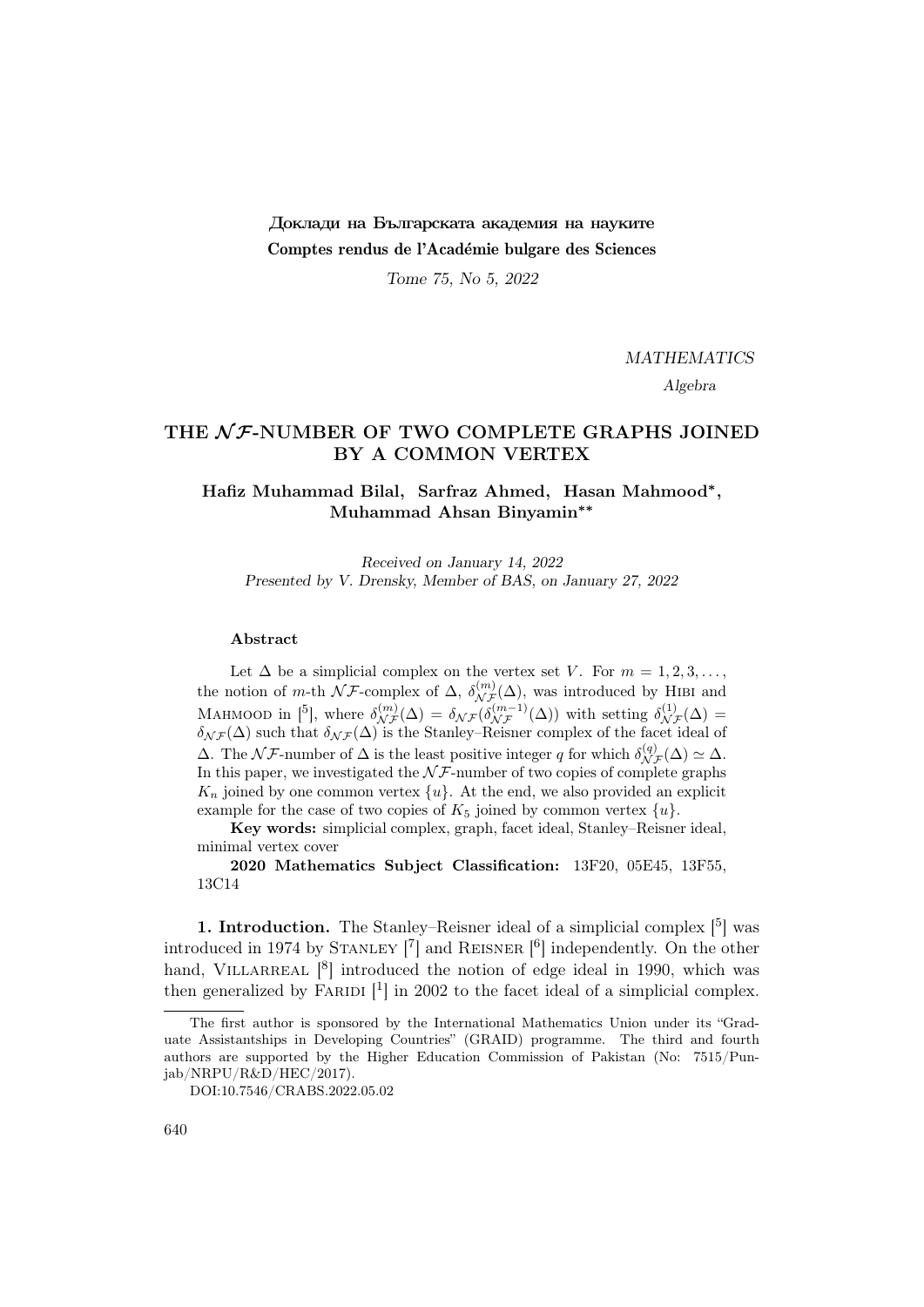The readers are referred to  $\lceil^2\rceil$  for more details on Stanley–Reisner theory. For a simplicial complex  $\Delta$ , the Stanley–Reisner complex of the facet ideal of  $\Delta$  is again a simplicial complex which was termed as the  $N\mathcal{F}$ -complex in [5]. The  $\mathcal{N} \mathcal{F}$ -complex of  $\Delta$  is denoted by  $\delta_{\mathcal{N} \mathcal{F}}(\Delta)$ . Since this  $\mathcal{N} \mathcal{F}$ -complex is again a simplicial complex on  $V$ , we can consider the following sequence of complexes arising from  $\Delta$ :

$$
\Delta, \, \delta_{\mathcal{N}\mathcal{F}}(\Delta), \, \delta_{\mathcal{N}\mathcal{F}}(\delta_{\mathcal{N}\mathcal{F}}(\Delta)), \, \delta_{\mathcal{N}\mathcal{F}}(\delta_{\mathcal{N}\mathcal{F}}(\delta_{\mathcal{N}\mathcal{F}}(\Delta))), \, \ldots \, .
$$

Now with the notation  $\delta_{\mathcal{N}\mathcal{F}}^{(k)}(\Delta) = \delta_{\mathcal{N}\mathcal{F}}(\delta_{\mathcal{N}\mathcal{F}}^{(k-1)}(\Delta))$  with setting  $\delta_{\mathcal{N}\mathcal{F}}^{(1)}(\Delta) =$  $\delta_{\mathcal{N}\mathcal{F}}(\Delta)$ , as used in [5], the above sequence of complexes can be written as

$$
\Delta, \, \delta^{(1)}_{\mathcal{N}\mathcal{F}}(\Delta), \, \delta^{(2)}_{\mathcal{N}\mathcal{F}}(\Delta), \, \delta^{(3)}_{\mathcal{N}\mathcal{F}}(\Delta), \, \ldots \, .
$$

Since the vertex set V of all these  $\mathcal{NF}$ -complexes is finite, all the  $\mathcal{NF}$ complexes in these sequences cannot be distinct as shown below.

**Lemma 1.1** ( $\begin{bmatrix} 5 \end{bmatrix}$ , Lemma 1.4). Consider  $\Delta$  to be the simplicial complex on m vertices. Then there exists a positive integer q with

$$
\delta_{\mathcal{NF}}^{(q)}(\Delta) = \Delta.
$$

The smallest positive integer k for which  $\delta_{\mathcal{NF}}^{(k)}(\Delta)$  is isomorphic to  $\Delta$  is called  $\mathcal{N} \mathcal{F}$ -number of  $\Delta$ . In Table 1, the  $\mathcal{N} \mathcal{F}$ -numbers of path graph and cyclic graph have been computed through Macaulay  $[3]$  upto 11 vertices. In this paper we have shown that the  $\mathcal{NF}$ -number of two copies of complete graph  $K_n$  joined by a common vertex is  $2n + 1$ , Theorem 3.8. We proved our main Theorem 3.8 by investigating all the intermediate  $\mathcal{N} \mathcal{F}$ -complexes from 1 to 2*n*. We studied these intermediate complexes in some steps based on the behaviour of these complexes. These intermediate steps are included in Lemma 3.1, Proposition 3.4, Lemma 3.5, Proposition 3.6, and Proposition 3.7. At the end, we also show an explicit example for the case of two copies of  $K_5$  joined by a common vertex  $\{u\}.$ 

Table 1

| $\boldsymbol{n}$ | $\Delta = P_n$ | $N \mathcal{F}$ -Number | $\Delta = C_n$ | $N \mathcal{F}$ -Number |
|------------------|----------------|-------------------------|----------------|-------------------------|
| $\overline{2}$   | P <sub>2</sub> | 4                       | $C_2$          |                         |
| 3                | $P_3$          | 5                       | $C_3$          | 4                       |
| $\overline{4}$   | $P_4$          | $\overline{2}$          | $C_4$          | $\overline{2}$          |
| 5                | $P_5$          | 16                      | $C_5$          | $\overline{2}$          |
| 6                | $P_6$          | 48                      | $C_{6}$        | 12                      |
| 7                | $P_7$          | 47                      | $C_7$          | 8                       |
| 8                | $P_8$          | 552                     | $C_8$          | 26                      |
| 9                | $P_9$          | 27833                   | $C_9$          | 139                     |
| 10               | $P_{10}$       | 38471                   | $C_{10}$       | 284                     |
| 11               | $P_{11}$       | 290815                  | $C_{11}$       | 196                     |

C. R. Acad. Bulg. Sci., **75**, No 5, 2022 641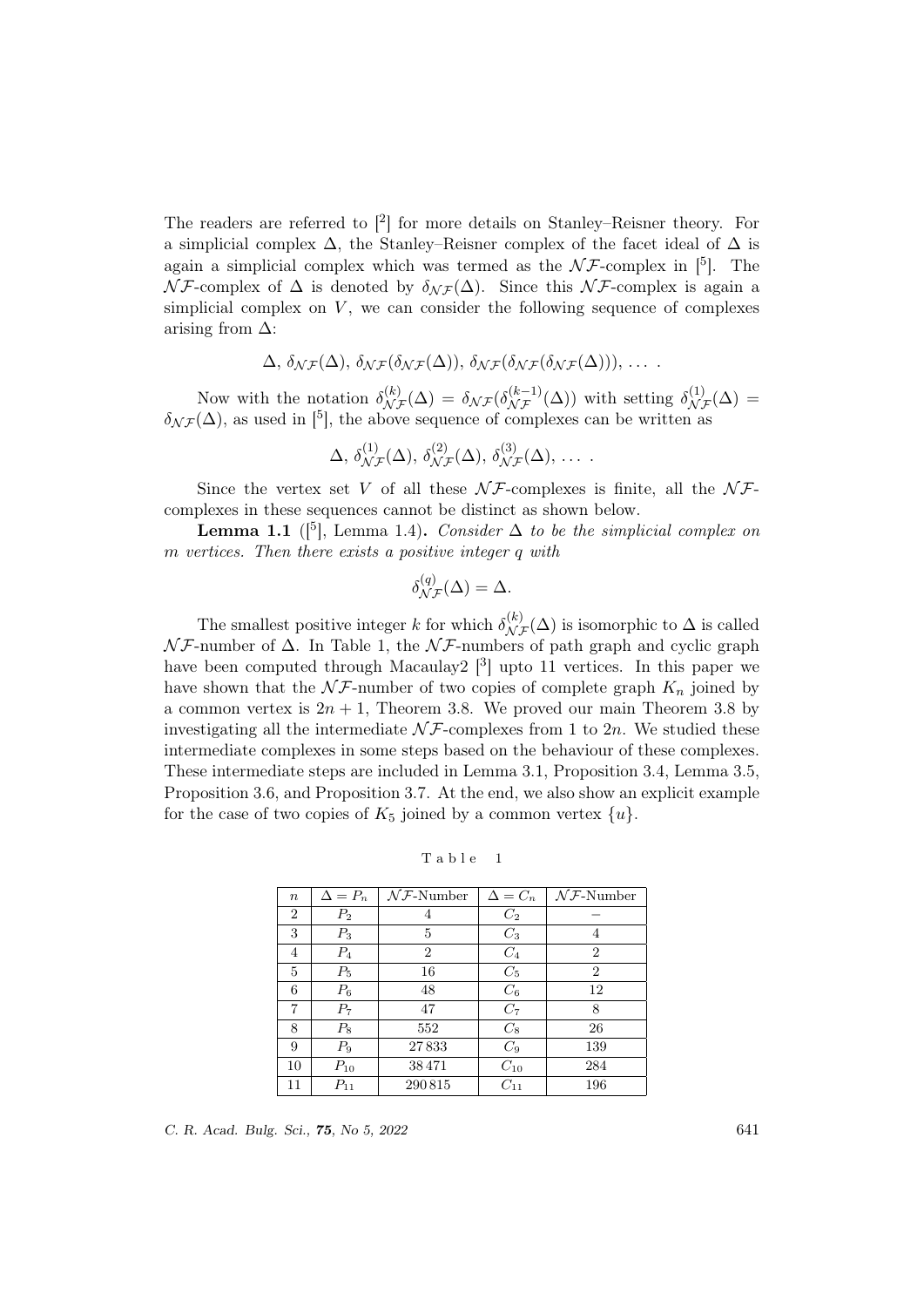2. Preliminaries. This section contains some basic definitions from the literature to make this paper self-contained.

**Definition 2.1.** Let  $k$  be a field and let  $I$  be a squarefree monomial ideal of the polynomial ring  $R = k[x_1, x_2, \ldots, x_n]$ . The Stanley–Reisner complex of I, denoted by  $\Delta_{\mathcal{N}}(I)$ , is a simplicial complex on n vertices, such that any subset of V is a face of  $\Delta_{\mathcal{N}}(I)$  if and only if the corresponding monomial  $x_{i_1} x_{i_2} \ldots x_{i_s} \notin I$ . The ideal I is then called the Stanley–Reisner ideal of the complex  $\Delta_N(I)$ .

There is a nice relation between the minimal vertex covers of a simplicial complex and the minimal primary decomposition of  $\mathcal{I}_{\mathcal{F}}(\Delta)$  given in [<sup>1</sup>], stated below. In this paper the set of all minimal vertex covers of  $\Delta$  would be denoted by  $\Gamma(\Delta)$ .

**Proposition 2.2.** Let V be any vertex set of a simplicial complex  $\Delta$ . Any subset of V is called a minimal vertex cover of  $\Delta$  iff the corresponding ideal of the polynomial ring R is a minimal prime ideal of  $\mathcal{I}_{\mathcal{F}}(\Delta)$ .

Proposition 5.3.10 of  $\lceil 8 \rceil$  suggests a way of computing the Stanley–Reisner complex of a squarefree monomial ideal I as below:

**Proposition 2.3.** Let k be a field, and I be a squarefree monomial ideal of the polynomial ring R. A minimal prime ideal of any subset  $\{v_{i_1}, v_{i_2}, \ldots, v_{i_q}\}$  of  $V = \{v_1, v_2, \ldots, v_n\}$  belongs to  $\mathfrak{F}(\Delta_{\mathcal{N}}(I))$  if and only if the corresponding ideal is generated by  $\{x_1, x_2, ..., x_n\} \setminus \{x_{i_1}, x_{i_2}, ..., x_{i_q}\}.$ 

**Definition 2.4.** Let V be a vertex set of a simplicial complex  $\Delta$ , then any facet ideal of  $\Delta$  as  $\mathcal{N} \mathcal{F}$ -complex is called the Stanley–Reisner complex. Let us denote the  $\mathcal{NF}$ -complex of  $\Delta$  by  $\delta_{\mathcal{NF}}(\Delta)$ . Also, for any  $k \in \mathbb{N}$ , we describe the k-th NF-complex of  $\Delta$  as  $\delta_{\mathcal{N}\mathcal{F}}^{(k)}(\Delta) = \delta_{\mathcal{N}\mathcal{F}}\left(\delta_{\mathcal{N}\mathcal{F}}^{(k-1)}(\Delta)\right)$ ; set  $\delta_{\mathcal{N}\mathcal{F}}^{(1)}(\Delta) = \delta_{\mathcal{N}\mathcal{F}}(\Delta)$ . The smallest positive integer  $q > 0$  such that  $\delta_{\mathcal{NF}}^{(q)}(\Delta) \simeq \Delta$  is called the  $\mathcal{NF}$ number of  $\Delta$ .

**Proposition 2.5.** Let V be a vertex set of a simplicial complex  $\Delta$ . Then for any  $k \in \mathbb{N}$ , we have  $\delta_{\mathcal{N}\mathcal{F}}^{(k)}(\Delta) = \left\langle V - M : M \in \Gamma\left(\delta_{\mathcal{N}\mathcal{F}}^{(k-1)}(\Delta)\right) \right\rangle$ .

**Proof.** By definition, for any  $k \in \mathbb{N}$ ,  $\delta_{\mathcal{NF}}^{(k)}(\Delta)$  is the Stanley–Reisner complex of the facet ideal of the complex  $\delta_{\mathcal{NF}}^{(k-1)}(\Delta)$ . Proposition 2.3 tells that the minimal primary components of the facet ideal of  $\delta_{\mathcal{NF}}^{(k-1)}(\Delta)$  is given by the minimal vertex covers of the complex  $\delta_{\mathcal{NF}}^{(k-1)}(\Delta)$ . Now we can employ Proposition 2.3 to bring about the conclusion.  $\Box$ 

3. The  $N \mathcal{F}$ -Number of two complete graphs joined by a common vertex. Let  $n \in \mathbb{N}$  with  $n \geq 3$ ; for any positive integer m, let  $[m] = \{1, 2, ..., m\}$ and  $\overline{[m]} = [m] \cup \{0\}$ . Furthermore suppose that  $V_1 = \{x_1, x_2, \ldots, x_{n-1}\}$  and  $V_2 =$  $\{y_1, y_2, \ldots, y_{n-1}\}.$  Define a simplicial complex  $\Delta$  on  $V = V_1 \cup V_2 \cup \{u\}$ , as follows:  $\Delta = \langle \{x_i, x_j\}, \{y_i, y_j\}, \{x_i, u\}, \{y_i, u\} : i \neq j \in [n-1] \rangle$ . Geometrically, this  $\Delta$ represents copies of two complete graphs on  $V_1 \cup \{u\}$  and  $V_2 \cup \{u\}$ , respectively, joined by common vertex  $\{u\}$ . Let us denote Δ by  $K_n \bullet K_n$ . The graph of  $K_5 \bullet K_5$ is shown in Fig. 1.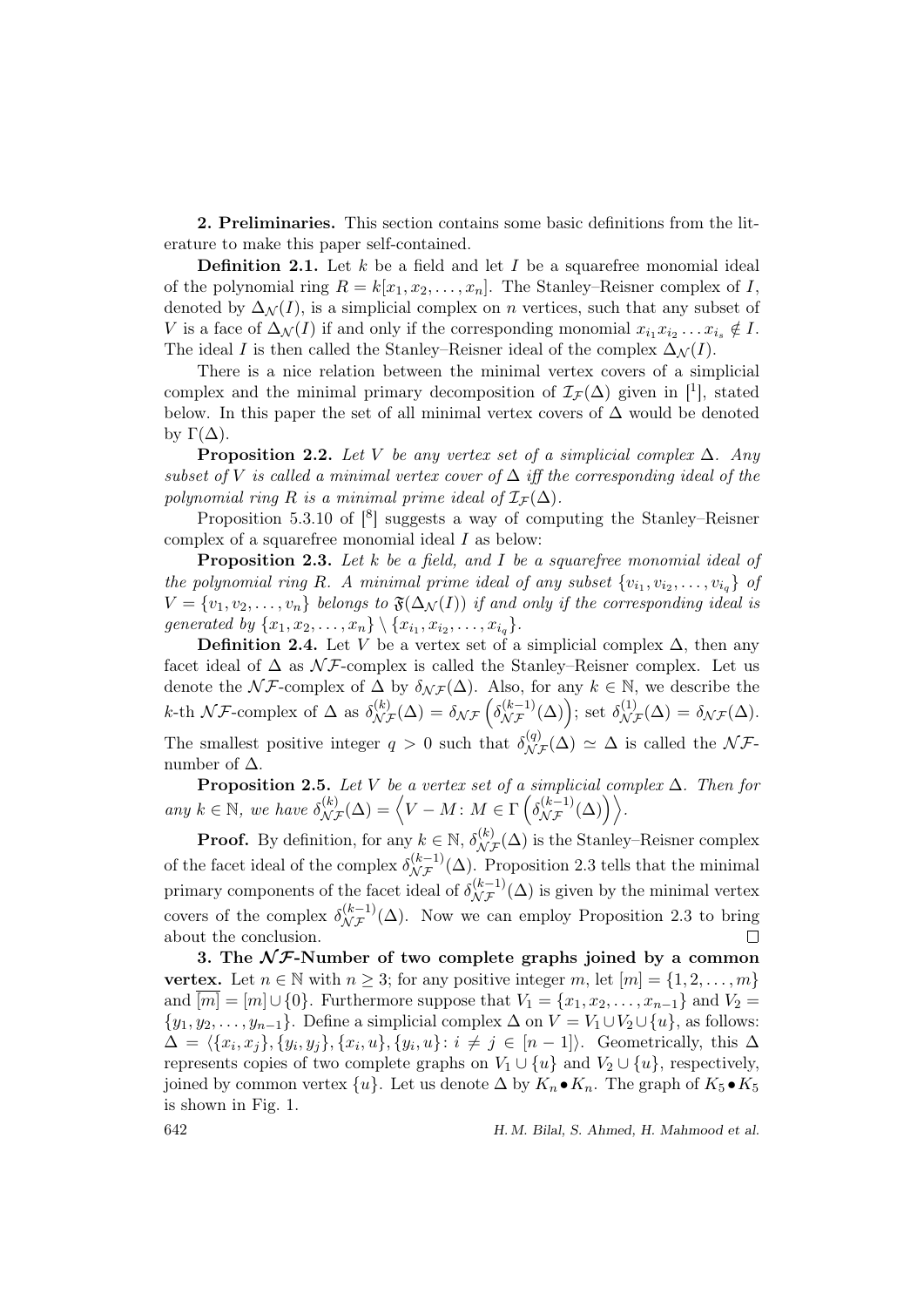

The following lemma computes the first three  $\mathcal{NF}$ -complexes of  $\Delta$ .

**Lemma 3.1.** For the simplicial complex  $\Delta = K_n \bullet K_n$  on V, the following statements hold true:

- (i)  $\delta_{\mathcal{N}\mathcal{F}}^{(1)}(\Delta) = \langle \{u\}, \{x_i, y_j\} : i, j \in [n-1] \rangle;$
- (ii)  $\delta_{\mathcal{N}\mathcal{F}}^{(2)}(\Delta) = \langle V \{V_j \cup \{u\}\} : j \in \{1, 2\} \rangle$ ;
- (iii)  $\delta_{\mathcal{N}\mathcal{F}}^{(3)}(\Delta) = \langle \{ V \setminus \{x_i, y_j\} \} : i, j \in [n-1] \rangle.$

**Proof.** Let M be any minimal vertex cover of  $\Delta$ . If  $u \in M$ , then we claim that M misses exactly one vertex from each  $V_i$ . If M misses two vertices from some  $V_i$ , then the edge formed by those two vertices will not be incident with any element of M. Therefore M will be of the form  $\{u\} \cup (V_1 - \{x_i\}) \cup (V_2 - \{y_i\}).$ If  $u \notin M$ , then M will contain both  $V_1$  and  $V_2$ . Therefore,  $M = V_1 \cup V_2$ .

$$
\Rightarrow \delta_{\mathcal{N}\mathcal{F}}^{(1)}(\Delta) = \langle \{u\}, \{x_i, y_j\} : i, j \in [n-1] \rangle.
$$

Now for the proof of (ii), take M to be any minimal vertex cover of  $\delta_{\mathcal{NF}}^{(1)}(\Delta)$ . Since  $\{u\}$  is a facet of  $\delta_{\mathcal{N}\mathcal{F}}^{(1)}(\Delta)$ , this means that  $u \in M$ . Note that the other facets of  $\delta_{\mathcal{N}\mathcal{F}}^{(1)}(\Delta)$  form a complete bipartite graph. This means that  $M = V_1 \cup \{u\}$  or  $M = V_2 \cup \{u\}$ , as required.

For the proof of (iii), it is clear that any subset of the form  $\{x_i, y_j\}$ , where  $i, j \in [n-1]$ , is a minimal vertex cover of  $\delta_{\mathcal{N}\mathcal{F}}^{(2)}(\Delta)$ , and all the minimal vertex covers of  $\delta_{\mathcal{NF}}^{(2)}(\Delta)$  are of this form.

$$
\Rightarrow \delta_{\mathcal{N}\mathcal{F}}^{(3)}(\Delta) = \langle V - \{x_i, y_j\} : i, j \in [n-1] \rangle.
$$

Before moving ahead, we would like to set two more notations to express special classes of subsets of  $V$ . We will use these frequently in the rest of this section. For  $i, j \in \overline{[n-1]} = [n-1] \cup \{0\}$ , let

$$
\mathcal{M}_{(i,j,k)} = \{ F \subset V \colon |F \cap V_1| = i, |F \cap V_2| = j, |F \cap \{u\}| = k \}
$$

C. R. Acad. Bulg. Sci., 75, No 5, 2022 643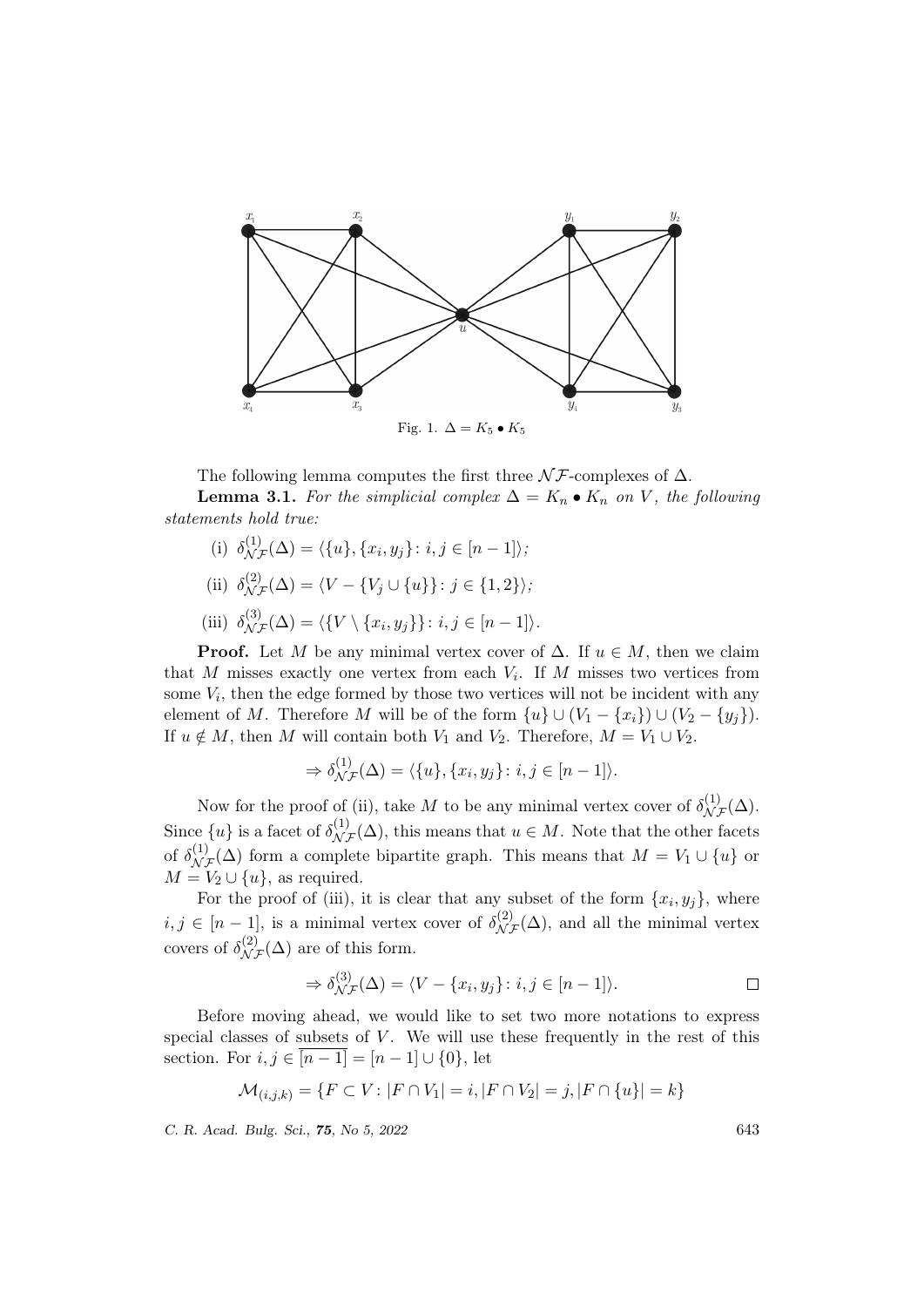and

$$
\mathcal{M}_{(i,j,k)}^c = \{ V \setminus F \colon F \in \mathcal{M}(i,j,k) \}.
$$

In particular one has

$$
\mathcal{M}_{(i,j,k)}^c = \mathcal{M}_{((n-1)-i,(n-1)-j,1-k)}.
$$

The set  $\mathcal{M}_{(i,j,k)}$  consists of all those subsets of V with cardinalities  $i + j + k$  such that these sets contain  $i_j$  elements from  $V_j$  for each  $j \in [n-1]$ . Let  $\mathcal{M}_{(i,j,k)}^c$  $\{V \setminus F : F \in \mathcal{M}_{(i,j,k)}\}.$  Note that  $\mathcal{M}_{(i,j,k)}^c = \mathcal{M}_{((n-1)-i,(n-1)-j,1-k)}$ . Let us keep the following lemma handy for its repeated use in this section.

**Lemma 3.2.** Let  $(i_1, i_2, k)$  and  $(j_1, j_2, k) \in [n-1] \times [n-1] \times \{0, 1\}$  be two non-zero ordered 3-tuples, and let  $F \in \mathcal{M}_{(i_1,i_2,k)}^c$ . If there exists  $t \in \{1,2\}$  such that  $j_t > i_t$  or  $k = 1$  in G, then  $G \cap F \neq \varphi$  for all  $G \in \mathcal{M}_{(j_1, j_2, k)}$ .

**Proof.** Any set F in  $\mathcal{M}_{(i_1,i_2,k)}^c$  has  $(n-1)-i_1$  elements from  $V_1$ ,  $(n-1)-i_2$ elements from  $V_2$  and  $1 - k$  elements from  $\{u\}$ . By definition; whereas, any set G of  $\mathcal{M}_{(j_1,j_2,k)}$  has  $j_t$  elements of the same set  $V_t$ . Since  $j_t > i_t$  or G has  $k = 1$ , where 1 represents common vertex  $\{u\}$ , so F and G have common vertex  $\{u\}$  or by the pigeonhole principle, F and G have at least  $j_t - i_t$  elements of  $V_t$  in common.

Corollary 3.3. Let  $(i_1, i_2, k)$  and  $(j_1, j_2, k) \in [n-1] \times [n-1] \times \{0, 1\}$  be two non-zero ordered 3-tuples, of non-negative integers such that  $i_1 + i_2 = m$  and  $j_1 + j_2 = m + 1$  or H has common vertex  $\{u\}$ , then every subset of  $\mathcal{M}_{(j_1,j_2,k)}$ intersect with all subsets of  $\mathcal{M}_{(i_1,i_2,k)}^c$ .

**Proof.** Let  $G \in \mathcal{M}_{(j_1,j_2,k)}$  as  $j_1 + j_2 = m+1$ . Now if  $F \in \mathcal{M}_{(i_1,i_2,k)}^c$  and sum of  $i_1$  and  $i_2$  is m, it means that there would exist at least one t such that the t-th entry of  $\mathcal{M}_{(j_1,j_2,k)}$  would be greater than its corresponding entry in  $\mathcal{M}_{(i_1,i_2,k)}^c$  or G has common vertex  $\{u\}$ . Then the result follows from the above lemma.  $\Box$ 

**Proposition 3.4.** For the simplicial complex  $\Delta = K_n \bullet K_n$  on V for any  $k \in \mathbb{N}$  such that  $4 \leq k \leq n+2$ ,

$$
\delta^{(k)}_{\mathcal{N}\mathcal{F}}(\Delta) = \left\langle \mathcal{M}^c_{(k-2,0,0)} \cup \mathcal{M}^c_{(0,k-2,0)} \bigcup_{\substack{i_1+i_2=k-3 \\ i_1,i_2 \in [n-1]}} \mathcal{M}^c_{(i_1,i_2,0)} \bigcup_{\substack{i_1+i_2=k-4 \\ i_1,i_2 \in [n-1]}} \mathcal{M}^c_{(i_1,i_2,1)} \right\rangle.
$$

**Proof.** Let us prove it by induction. For  $k = 4$ , as  $k - 3 = 1$ , and because both  $i_1, i_2 \geq 1$ , the equation  $i_1 + i_2 = 1$  has no solution. It means that the collection

$$
\bigcup_{\substack{i_1+i_2=k-3\\i_1,i_2\in[n-1]}}\mathcal{M}_{(i_1,i_2,0)}^c
$$

is empty, so the first step requires us to show that

$$
\delta_{\mathcal{NF}}^{(4)}(\Delta) = \left\langle \mathcal{M}_{(2,0,0)}^c \cup \mathcal{M}_{(0,2,0)}^c \cup \mathcal{M}_{(0,0,1)}^c \right\rangle.
$$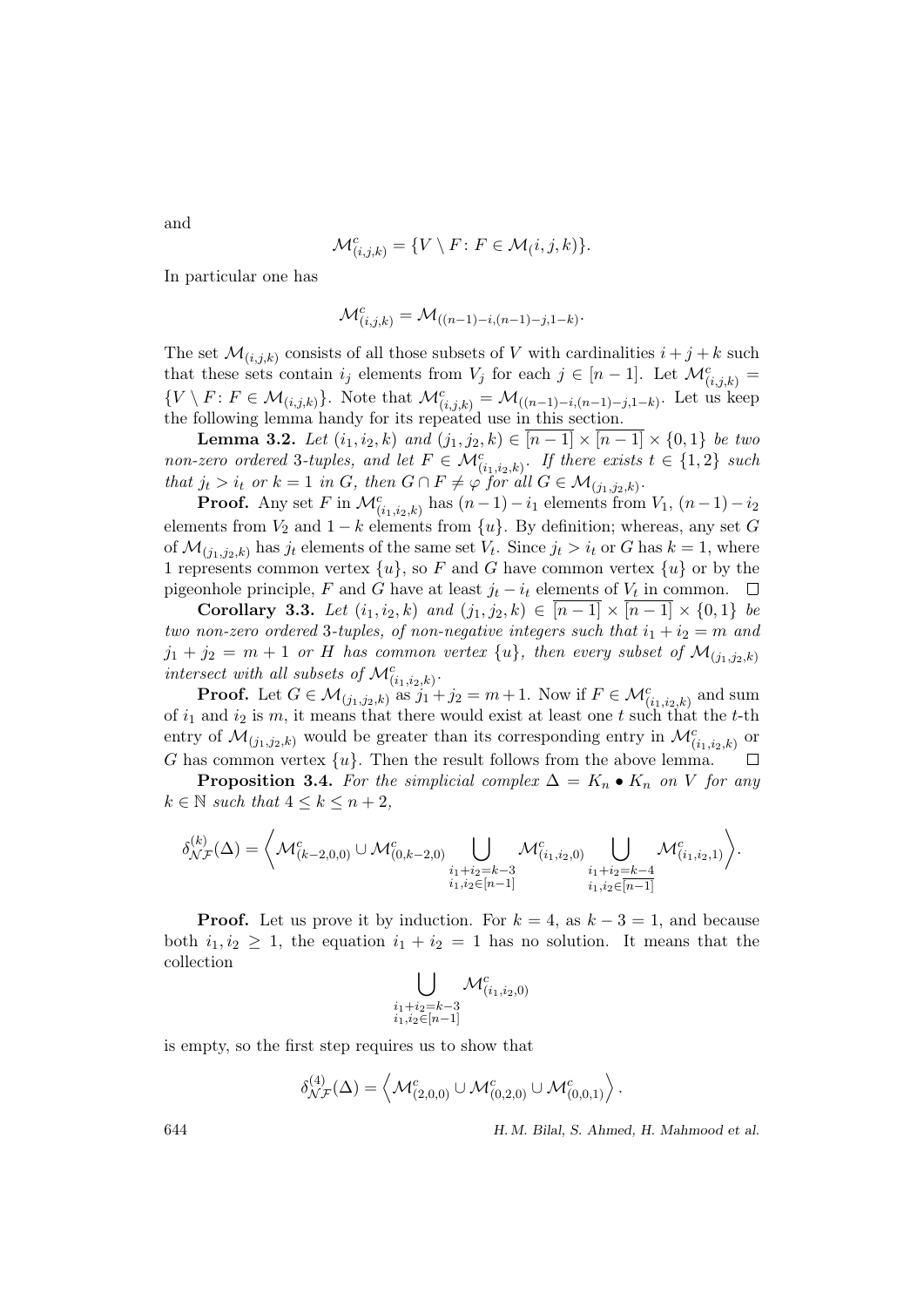By definition,  $\delta_{\mathcal{N}\mathcal{F}}^{(4)}(\Delta) = \delta_{\mathcal{N}\mathcal{F}}(\delta_{\mathcal{N}\mathcal{F}}^{(3)}(\Delta))$ . From part (iii) of Lemma 3.1, we know that each facet of  $\delta_{\mathcal{NF}}^{(3)}(\Delta)$  misses exactly one vertex from both  $V_1$  and  $V_2$ . This means that any subset of V containing at least two elements either from  $V_1$  or  $V_2$ or has only common vertex u would intersect with every facet of  $\delta_{\mathcal{NF}}^{(3)}(\Delta)$ .

$$
\Rightarrow \delta_{\mathcal{N}\mathcal{F}}^{(4)}(\Delta) = \left\langle \mathcal{M}_{(2,0,0)}^c \cup \mathcal{M}_{(0,2,0)}^c \cup \mathcal{M}_{(0,0,1)}^c \right\rangle.
$$

For the inductive step, let our formula be valid for some k between 4 and  $n + 2$ . By Corollary 3.3, we can find

$$
\delta^{(k+1)}_{\mathcal{N}\mathcal{F}}(\Delta) = \left\langle \mathcal{M}^c_{(k-1,0,0)} \cup \mathcal{M}^c_{(0,k-1,0)} \bigcup_{\substack{i_1+i_2=k-2\\i_1,i_2 \in [n-1]}} \mathcal{M}^c_{(i_1,i_2,0)} \bigcup_{\substack{i_1+i_2=k-3\\i_1,i_2 \in [n-1]}} \mathcal{M}^c_{(i_1,i_2,1)} \right\rangle. \ \ \Box
$$

**Lemma 3.5.** Let  $\Delta$  be a simplicial complex  $\Delta = K_n \bullet K_n$  on V. Then for  $k = n + 3$ , we have

$$
\delta_{\mathcal{NF}}^{(n+3)}(\Delta) = \left\langle \mathcal{M}_{(n-1,0,0)}^c \cup \mathcal{M}_{(0,n-1,0)}^c \bigcup_{\substack{i_1+i_2=n\\i_1,i_2 \in [n-1] \setminus \{1,n-1\}}} \mathcal{M}_{(i_1,i_2,0)}^c \right. \\ \bigcup_{\substack{i_1+i_2=n-1\\i_1,i_2 \in [n-1] \setminus \{n-1\}}} \mathcal{M}_{(i_1,i_2,1)}^c \right\rangle.
$$

**Proof.** For  $k = n + 2$  the expression  $\mathcal{M}_{(k-2,0,0)}^c \cup \mathcal{M}_{(0,k-2,0)}^c$  has no solution. Therefore, by Proposition 3.4, we have

$$
\delta_{\mathcal{NF}}^{(n+2)}(\Delta) = \bigg\langle \bigcup_{\substack{i_1+i_2=n-1\\i_1,i_2 \in [n-1]}} \mathcal{M}_{(i_1,i_2,0)}^c \bigcup_{\substack{i_1+i_2=n-2\\i_1,i_2 \in [n-1]}} \mathcal{M}_{(i_1,i_2,1)}^c \bigg\rangle.
$$

Note that if  $i_1 + i_2 = n - 1$ :  $i_1, i_2 \in [n-1]$  and  $i_1 + i_2 = n - 2$ :  $i_1, i_2 \in [n-1]$ , then by Corollary 3.3,  $\Gamma\left(\delta_{\mathcal{NF}}^{(n+2)}(\Delta)\right)$  is minimal vertex cover of  $\delta_{\mathcal{NF}}^{(n+2)}(\Delta)$ . Hence follows the result.  $\Box$ 

**Proposition 3.6.** Consider the simplicial complex  $\Delta = K_n \bullet K_n$  on V. Then for any  $k \in \mathbb{N}$  such that  $n + 4 \leq k \leq 2n$ , we have

$$
\delta_{\mathcal{NF}}^{(k)}(\Delta) = \left\langle \mathcal{M}_{(n-1,k-n-3,0)}^c \cup \mathcal{M}_{(k-n-3,n-1,0)}^c \cup \mathcal{M}_{(n-1,k-n-4,1)}^c \cup \mathcal{M}_{(k-n-4,n-1,1)}^c \right. \\
\left. \bigcup_{\substack{i_1+i_2=k-3\\i_1,i_2 \in [n-1] \setminus \{1,n-1\}}} \mathcal{M}_{(i_1,i_2,0)}^c \bigcup_{\substack{i_1+i_2=k-4\\i_1,i_2 \in [n-1] \setminus \{1,n-1\}}} \mathcal{M}_{(i_1,i_2,1)}^c \right\rangle.
$$

2 C. R. Acad. Bulg. Sci., 75, No 5, 2022 645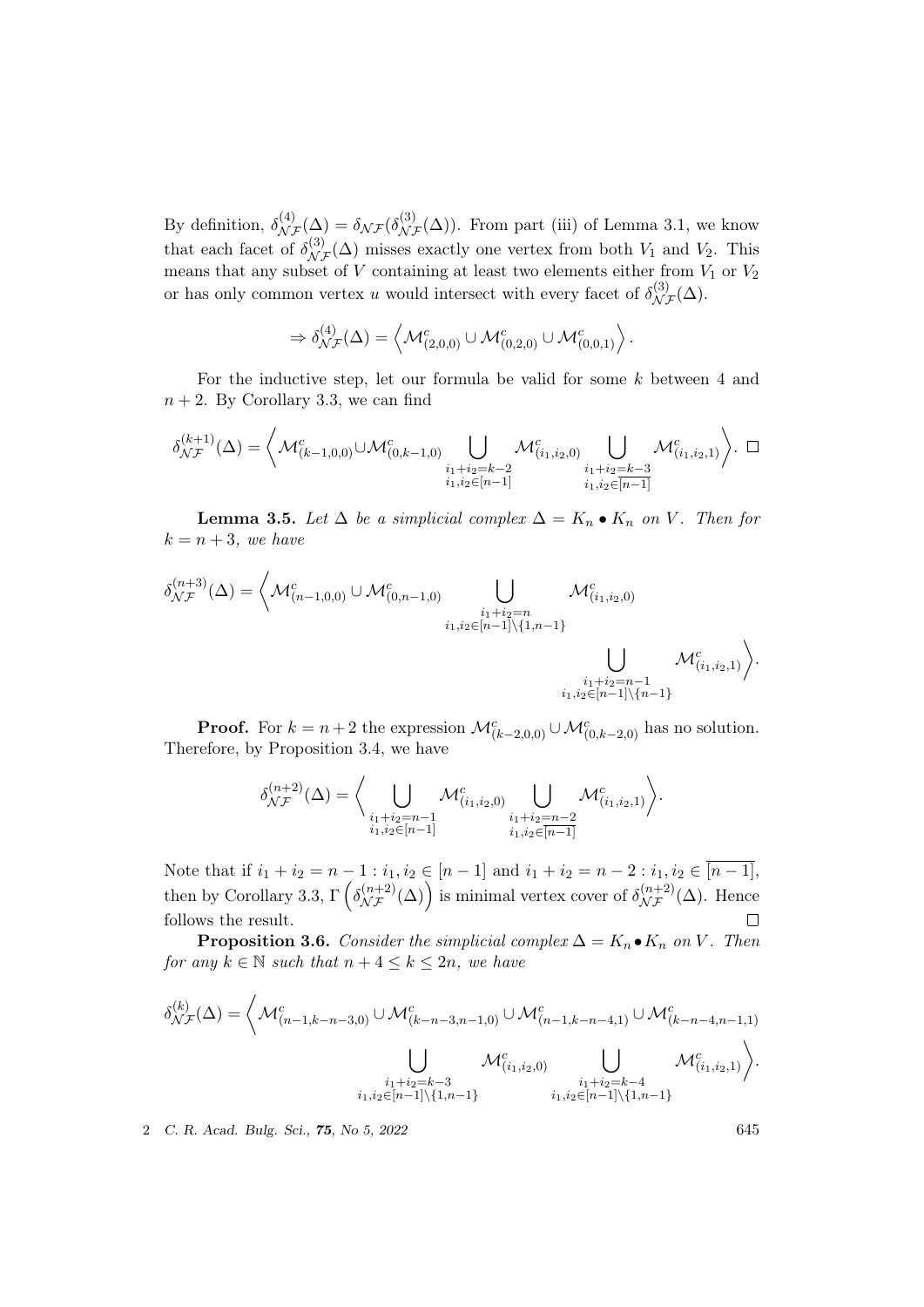**Proof.** For  $k = n + 4$ ,  $k - 3 = n + 1$  and  $k - 4 = n$ . Let us first show that

$$
\delta_{\mathcal{NF}}^{(n+4)}(\Delta) = \left\langle \mathcal{M}_{(n-1,1,0)}^c \cup \mathcal{M}_{(1,n-1,0)}^c \cup \mathcal{M}_{(n-1,0,1)}^c \cup \mathcal{M}_{(0,n-1,1)}^c \right. \\
\left. \bigcup_{\substack{i_1+i_2=n+1\\i_1,i_2 \in [n-1] \setminus \{1,n-1\}}} \mathcal{M}_{(i_1,i_2,0)}^c \bigcup_{\substack{i_1+i_2=n\\i_1,i_2 \in [n-1] \setminus \{1,n-1\}}} \mathcal{M}_{(i_1,i_2,1)}^c \right\rangle.
$$

We need to prove that  $\Gamma\left(\delta_{\mathcal{NF}}^{(n+3)}(\Delta)\right)$  is the minimal vertex cover for  $\delta_{\mathcal{NF}}^{(n+3)}(\Delta)$ . Since from Lemma 3.5,

$$
\delta_{\mathcal{NF}}^{(n+3)}(\Delta) = \left\langle \mathcal{M}_{(n-1,0,0)}^c \cup \mathcal{M}_{(0,n-1,0)}^c \bigcup_{\substack{i_1+i_2=n\\i_1,i_2 \in [n-1] \setminus \{1,n-1\}}} \mathcal{M}_{(i_1,i_2,0)}^c \right\rangle}{\bigcup_{\substack{i_1+i_2=n-1\\i_1,i_2 \in [n-1] \setminus \{n-1\}}} \mathcal{M}_{(i_1,i_2,1)}^c \right\rangle}.
$$

The desired result now immediately follows from Lemma 3.2 and Corollary 3.3.

Let it be true for some  $n+4 < k < 2n$ . By Corollary 3.3 and Lemma 3.2, we can easily see that,

$$
\delta_{\mathcal{NF}}^{(k+1)}(\Delta) = \left\langle \mathcal{M}_{(n-1,k-n-2,0)}^c \cup \mathcal{M}_{(k-n-2,n-1,0)}^c \cup \mathcal{M}_{(n-1,k-n-3,1)}^c \cup \mathcal{M}_{(k-n-3,n-1,1)}^c \right. \\
\left. \bigcup_{\substack{i_1+i_2=k-2\\i_1,i_2 \in [n-1]\setminus \{1,n-1\}}} \mathcal{M}_{(i_1,i_2,0)}^c \bigcup_{\substack{i_1+i_2=k-3\\i_1,i_2 \in [n-1]\setminus \{1,n-1\}}} \mathcal{M}_{(i_1,i_2,1)}^c \right\rangle. \quad \Box
$$

**Proposition 3.7.** Let  $\Delta$  ba a simplicial complex  $\Delta = K_n \bullet K_n$  on V. Then for  $k = 2n + 1$ , we have

$$
\delta_{\mathcal{NF}}^{(2n+1)}(\Delta) = \left\langle \mathcal{M}_{(n-1,n-2,0)}^c \cup \mathcal{M}_{(n-2,n-1,0)}^c \cup \mathcal{M}_{(n-1,n-3,1)}^c \cup \mathcal{M}_{(n-3,n-1,1)}^c \right\rangle.
$$

**Proof.** For  $k = 2n$  the equation  $i_1 + i_2 = k - 3 : i_1, i_2 \in [n-1] \setminus \{1, n-1\}$ has no solution. By Proposition 3.6, we have

$$
\delta_{\mathcal{N}\mathcal{F}}^{(2n)}(\Delta) = \left\langle \mathcal{M}_{(n-1,n-3,0)}^c \cup \mathcal{M}_{(n-3,n-1,0)}^c \cup \mathcal{M}_{(n-1,n-4,1)}^c \right. \\ \left. \cup \mathcal{M}_{(n-4,n-1,1)}^c \cup \mathcal{M}_{(n-2,n-2,1)}^c \right\rangle.
$$

Then by Lemma 3.2 the collections  $\mathcal{M}_{(n-1,n-2,0)}$ ,  $\mathcal{M}_{(n-2,n-1,0)}$ ,  $\mathcal{M}_{(n-1,n-3,1)}$  and  $\mathcal{M}_{(n-3,n-1,1)}$  would intersect with all the facets of  $\delta_{\mathcal{NF}}^{(2n)}(\Delta)$ . The result now follows.  $\Box$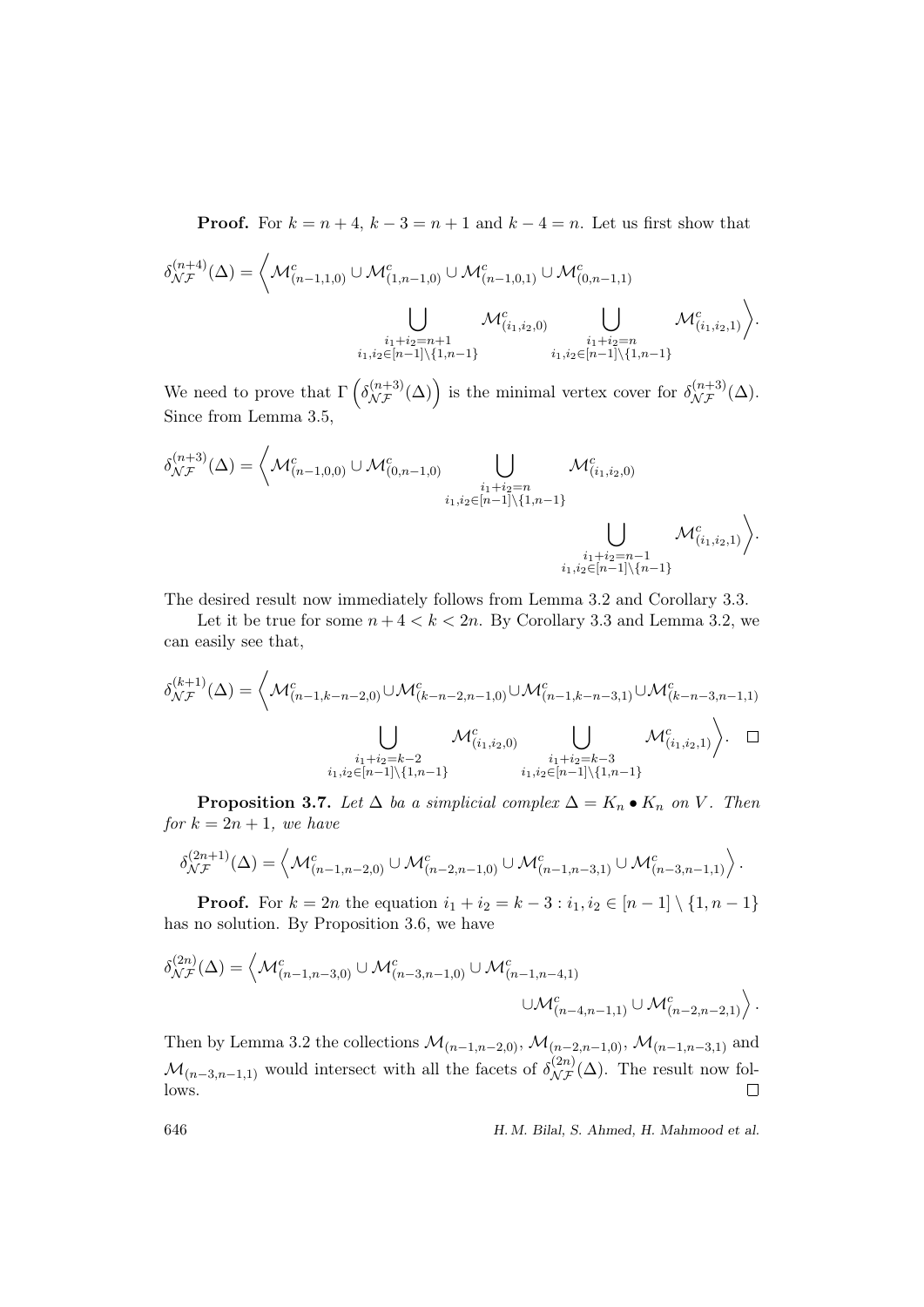**Theorem 3.8.** For the simplicial complex  $\Delta = K_n \bullet K_n$  on V, the NFnumber of  $\Delta$  is  $2n + 1$ .

Proof. Note that, by Proposition 3.7, we have

$$
\delta_{\mathcal{NF}}^{(2n+1)}(\Delta) = \langle \{ \mathcal{M}_{(0,1,1)} \} \cup \{ \mathcal{M}_{(1,0,1)}^c \} \cup \{ \mathcal{M}_{(0,2,0)}^c \} \cup \{ \mathcal{M}_{(2,0,0)}^c \} \rangle = \Delta.
$$

Now from Lemma 3.1, Proposition 3.4, Lemma 3.5, Proposition 3.6, and Proposition 3.7, we have that

$$
\dim \delta_{\mathcal{N}\mathcal{F}}^{(1)}(\Delta) = 1, \quad \dim \delta_{\mathcal{N}\mathcal{F}}^{(2)}(\Delta) = n - 2, \quad \dim \delta_{\mathcal{N}\mathcal{F}}^{(3)}(\Delta) = 2n - 4,
$$

and

$$
\dim \delta_{\mathcal{N}\mathcal{F}}^{(k)}(\Delta) = \begin{cases} 2n - k + 1 & \text{if } 4 \leq k \leq n + 2, \\ n - 1 & \text{if } k = n + 3, \\ 2n - k + 3 & \text{if } n + 4 \leq k \leq 2n, \\ 1 & \text{if } k = 2n + 1. \end{cases}
$$

Note that  $\dim \delta_{\mathcal{NF}}^{(1)}(\Delta) = 1$  has isolated vertex  $\{u\}$ , and  $\dim \delta_{\mathcal{NF}}^{(2n+1)}(\Delta) = 1$ has no isolated vertex. So this shows that  $\delta_{\mathcal{NF}}^{(2n+1)}(\Delta)$  is not isomorphic to  $\delta_{\mathcal{NF}}^{(k)}(\Delta)$ for any  $k \in [2n]$ . Thus the  $\mathcal{NF}$ -number of  $\Delta$  is  $2n + 1$ .

Last we would like to compute  $\mathcal{NF}$ -number of  $K_5 \bullet K_5$  to support our above theory.

Table 2

| $\overline{\delta_{\mathcal{N}\mathcal{F}}^{(1)}}(\Delta)$ | $\{\{x_1,y_1\},\{x_2,y_1\},\{x_3,y_1\},\{x_4,y_1\},\{x_1,y_2\},\{x_2,y_2\},\{x_3,y_2\},\{x_4,y_2\},\$                                                                                                                    |
|------------------------------------------------------------|--------------------------------------------------------------------------------------------------------------------------------------------------------------------------------------------------------------------------|
|                                                            | ${x_1,y_3}, {x_2,y_3}, {x_3,y_3}, {x_4,y_3}, {x_1,y_4}, {x_2,y_4}, {x_3,y_4}, {x_4,y_4}, {u}.$                                                                                                                           |
| $\delta_{\mathcal{N}\mathcal{F}}^{(2)}(\Delta)$            | $\langle \{x_1, x_2, x_3, x_4\}, \{y_1, y_2, y_3, y_4\} \rangle.$                                                                                                                                                        |
| $\delta_{N\mathcal{F}}^{(3)}(\Delta)$                      | $\{\{x_2,x_3,x_4,y_2,y_3,y_4,u\},\{x_1,x_3,x_4,y_2,y_3,y_4,u\},\{x_1,x_2,x_4,y_2,y_3,y_4,u\},\$                                                                                                                          |
|                                                            | ${x_1, x_2, x_3, y_2, y_3, y_4, u}$ , { ${x_2, x_3, x_4, y_1, y_3, y_4, u}$ , { ${x_1, x_3, x_4, y_1, y_3, y_4, u}$ },                                                                                                   |
|                                                            | ${x_1, x_2, x_4, y_1, y_3, y_4, u}$ , ${x_1, x_2, x_3, y_1, y_3, y_4, u}$ , ${x_2, x_3, x_4, y_1, y_2, y_4, u}$ ,                                                                                                        |
|                                                            | ${x_1, x_3, x_4, y_1, y_2, y_4, u}$ , ${x_1, x_2, x_4, y_1, y_2, y_4, u}$ , ${x_1, x_2, x_3, y_1, y_2, y_4, u}$ ,                                                                                                        |
|                                                            | ${x_2, x_3, x_4, y_1, y_2, y_3, u}$ , { $x_1, x_3, x_4, y_1, y_2, y_3, u}$ , { $x_1, x_2, x_4, y_1, y_2, y_3, u}$ },                                                                                                     |
|                                                            | ${x_1, x_2, x_3, y_1, y_2, y_3, u}$ .                                                                                                                                                                                    |
| $\delta_{\mathcal{NF}}^{(4)}(\Delta)$                      | $\langle \mathcal{M}_{(2,0,0)}^c \cup \mathcal{M}_{(0,2,0)}^c \cup \mathcal{M}_{(0,0,1)}^c \rangle.$                                                                                                                     |
| $\overline{\delta_{\mathcal{N}\mathcal{F}}^{(5)}(\Delta)}$ | $\langle \mathcal{M}_{(3,0,0)}^c \cup \mathcal{M}_{(0,3,0)}^c \cup \mathcal{M}_{(1,1,0)}^c \cup \mathcal{M}_{(1,0,1)}^c \cup \mathcal{M}_{(0,1,1)}^c \rangle.$                                                           |
| $\overline{\delta_{\mathcal{N}\mathcal{F}}^{(6)}(\Delta)}$ | $\langle \mathcal{M}_{(4,0,0)}^c \cup \mathcal{M}_{(0,4,0)}^c \cup \mathcal{M}_{(2,1,0)}^c \cup \mathcal{M}_{(1,2,0)}^c \cup \mathcal{M}_{(2,0,1)}^c \cup \mathcal{M}_{(0,2,1)}^c \cup \mathcal{M}_{(1,1,1)}^c \rangle.$ |
| $\delta_{\mathcal{NF}}^{(7)}(\Delta)$                      | $\langle \mathcal{M}_{(3,1,0)}^c \cup \mathcal{M}_{(1,3,0)}^c \cup \mathcal{M}_{(2,2,0)}^c \cup \mathcal{M}_{(3,0,1)}^c \cup \mathcal{M}_{(0,3,1)}^c \cup \mathcal{M}_{(2,1,1)}^c \cup \mathcal{M}_{(1,2,1)}^c \rangle.$ |
| $\delta_{\mathcal{N}\mathcal{F}}^{(8)}(\Delta)$            | $\langle \mathcal{M}_{(4,0,0)}^c \cup \mathcal{M}_{(0,4,0)}^c \cup \mathcal{M}_{(3,2,0)}^c \cup \mathcal{M}_{(2,3,0)}^c \cup \mathcal{M}_{(3,1,1)}^c \cup \mathcal{M}_{(1,3,1)}^c \cup \mathcal{M}_{(2,2,1)}^c \rangle.$ |
| $\delta_{\mathcal{N}\mathcal{F}}^{(9)}(\Delta)$            | $\langle \mathcal{M}_{(4,1,0)}^c \cup \mathcal{M}_{(1,4,0)}^c \cup \mathcal{M}_{(3,3,0)}^c \cup \mathcal{M}_{(4,0,1)}^c \cup \mathcal{M}_{(0,4,1)}^c \cup \mathcal{M}_{(3,2,1)}^c \cup \mathcal{M}_{(2,3,1)}^c \rangle.$ |
| $\delta_{\mathcal{N}\mathcal{F}}^{(10)}(\Delta)$           | $\langle \mathcal{M}_{(4,2,0)}^c \cup \mathcal{M}_{(2,4,0)}^c \cup \mathcal{M}_{(4,1,1)}^c \cup \mathcal{M}_{(1,4,1)}^c \cup \mathcal{M}_{(3,3,1)}^c \rangle.$                                                           |
| $\delta_{\mathcal{N}\mathcal{F}}^{(11)}(\Delta)$           | $\langle \mathcal{M}^c_{(4,3,0)} \cup \mathcal{M}^c_{(3,4,0)} \cup \mathcal{M}^c_{(4,2,1)} \cup \mathcal{M}^c_{(2,4,1)} \rangle = \Delta.$                                                                               |

C. R. Acad. Bulg. Sci., **75**, No 5, 2022 647